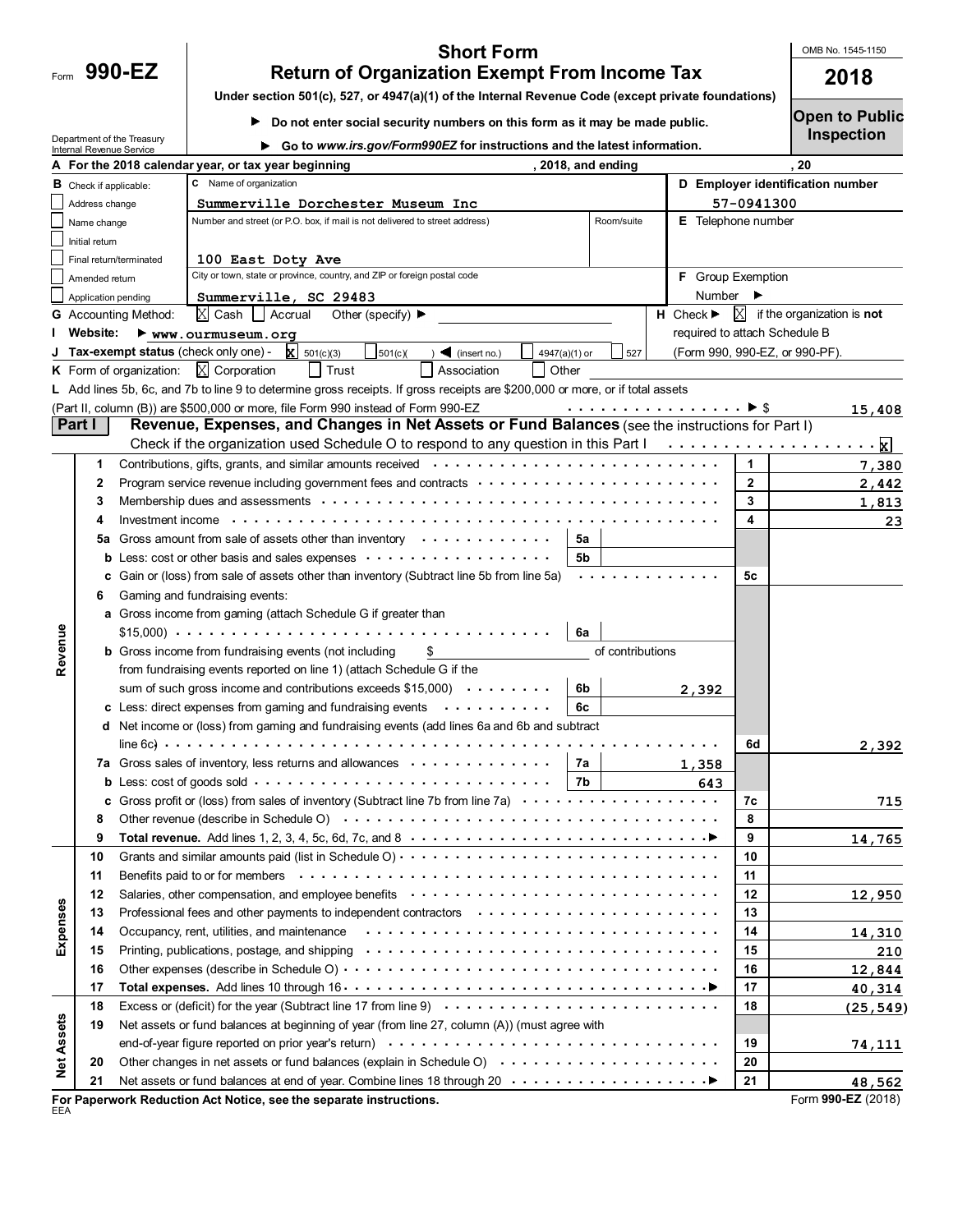| Summerville Dorchester Museum Inc<br>Form 990-EZ (2018)                                                                                                                            |                                                    |                                                     | 57-0941300                                  |          | Page 2                      |
|------------------------------------------------------------------------------------------------------------------------------------------------------------------------------------|----------------------------------------------------|-----------------------------------------------------|---------------------------------------------|----------|-----------------------------|
| <b>Part II</b><br>Balance Sheets (see the instructions for Part II)                                                                                                                |                                                    |                                                     |                                             |          |                             |
| Check if the organization used Schedule O to respond to any question in this Part II $\dots \dots \dots \dots \dots \dots \dots$                                                   |                                                    |                                                     |                                             |          |                             |
|                                                                                                                                                                                    |                                                    |                                                     | (A) Beginning of year                       |          | (B) End of year             |
|                                                                                                                                                                                    |                                                    |                                                     | 39,140                                      | 22       | 10,086                      |
|                                                                                                                                                                                    |                                                    |                                                     | 0                                           | 23       | 0                           |
| 24 Other assets (describe in Schedule O) $\cdots \cdots \cdots \cdots \cdots \cdots \cdots \cdots \cdots$                                                                          |                                                    |                                                     | 34,971                                      | 24       | 38,476                      |
| 25 Total assets enterpretation of the contract of the contract of the contract of the contract of the contract o                                                                   |                                                    |                                                     | 74,111                                      | 25       | 48,562                      |
| 26 Total liabilities (describe in Schedule O) $\cdots$                                                                                                                             |                                                    |                                                     | 0                                           | 26       | 0                           |
| 27 Net assets or fund balances (line 27 of column (B) must agree with line 21) $\cdots \cdots \cdots$                                                                              |                                                    |                                                     | 74,111                                      | 27       | 48,562                      |
| Part III<br>Statement of Program Service Accomplishments (see the instructions for Part III)                                                                                       |                                                    |                                                     |                                             |          | <b>Expenses</b>             |
| Check if the organization used Schedule O to respond to any question in this Part III. $\dots \dots \square$                                                                       |                                                    |                                                     |                                             |          | (Required for section       |
| What is the organization's primary exempt purpose?                                                                                                                                 | To preserve the history of Summerville             |                                                     |                                             |          | $501(c)(3)$ and $501(c)(4)$ |
| Describe the organization's program service accomplishments for each of its three largest program services,                                                                        |                                                    |                                                     |                                             |          | organizations; optional for |
| as measured by expenses. In a clear and concise manner, describe the services provided, the number of<br>persons benefited, and other relevant information for each program title. |                                                    |                                                     |                                             | others.) |                             |
| 28 The Summerville Dorchester Museum provides educational                                                                                                                          |                                                    |                                                     |                                             |          |                             |
| experiences and preserves the historical significance of                                                                                                                           |                                                    |                                                     |                                             |          |                             |
| Summerville and Dorchester County.                                                                                                                                                 |                                                    |                                                     |                                             |          |                             |
| 381 ) If this amount includes foreign grants, check here<br>(Grants \$                                                                                                             |                                                    |                                                     |                                             | 28a      | 37,260                      |
| 29                                                                                                                                                                                 |                                                    |                                                     |                                             |          |                             |
|                                                                                                                                                                                    |                                                    |                                                     |                                             |          |                             |
|                                                                                                                                                                                    |                                                    |                                                     |                                             |          |                             |
| (Grants \$                                                                                                                                                                         | If this amount includes foreign grants, check here | .                                                   |                                             | 29a      |                             |
| 30                                                                                                                                                                                 |                                                    |                                                     |                                             |          |                             |
|                                                                                                                                                                                    |                                                    |                                                     |                                             |          |                             |
|                                                                                                                                                                                    |                                                    |                                                     |                                             |          |                             |
| (Grants \$                                                                                                                                                                         | If this amount includes foreign grants, check here | .                                                   |                                             | 30a      |                             |
| 31 Other program services (describe in Schedule O)                                                                                                                                 |                                                    |                                                     |                                             |          |                             |
| (Grants \$                                                                                                                                                                         | If this amount includes foreign grants, check here | $\sim$ 100 km s $\sim$ 100 km s $^{-1}$             |                                             | 31a      |                             |
|                                                                                                                                                                                    |                                                    |                                                     |                                             | 32       | 37,260                      |
| Part IV<br>List of Officers, Directors, Trustees, and Key Employees (list each one even if not compensated - see the instructions for Part IV)                                     |                                                    |                                                     |                                             |          |                             |
| Check if the organization used Schedule O to respond to any question in this Part IV                                                                                               |                                                    |                                                     |                                             |          |                             |
|                                                                                                                                                                                    |                                                    | (c) Reportable                                      | (d) Health benefits,                        |          |                             |
| (a) Name and title                                                                                                                                                                 | (b) Average<br>hours per week                      | compensation                                        | contributions to employee                   |          | (e) Estimated amount of     |
|                                                                                                                                                                                    | devoted to position                                | (Forms W-2/1099-MISC)<br>(if not paid, enter $0$ -) | benefit plans, and<br>deferred compensation |          | other compensation          |
| Blanche Fowler                                                                                                                                                                     |                                                    |                                                     |                                             |          |                             |
| Vice President                                                                                                                                                                     | 1.00                                               | 0                                                   |                                             | 01       | 0                           |
| Jim Grate                                                                                                                                                                          |                                                    |                                                     |                                             |          |                             |
| President                                                                                                                                                                          | 1.00                                               | $\Omega$                                            |                                             | 0        | 0                           |
| Candace Pratt                                                                                                                                                                      |                                                    |                                                     |                                             |          |                             |
| Board Member                                                                                                                                                                       | 1.00                                               | $\Omega$                                            |                                             | 0        | 0                           |
| Danny Hughes                                                                                                                                                                       |                                                    |                                                     |                                             |          |                             |
| Secretary                                                                                                                                                                          | 1.00                                               | $\Omega$                                            |                                             | 0        | 0                           |
| Harry Blake                                                                                                                                                                        |                                                    |                                                     |                                             |          |                             |
| Treasurer                                                                                                                                                                          | 1.00                                               | $\Omega$                                            |                                             | 0        | 0                           |
| Robert E Mitchell Jr.                                                                                                                                                              |                                                    |                                                     |                                             |          |                             |
| Board Member                                                                                                                                                                       | 1.00                                               | $\Omega$                                            |                                             | 0        | 0                           |
| Barbara L Dobson                                                                                                                                                                   |                                                    |                                                     |                                             |          |                             |
| Board Member                                                                                                                                                                       | 1.00                                               | $\Omega$                                            |                                             | 0        | 0                           |
| Frank DeLoach                                                                                                                                                                      |                                                    |                                                     |                                             |          |                             |
| Board Member                                                                                                                                                                       | 1.00                                               | $\Omega$                                            |                                             | 0        | 0                           |
| Pat Gerwig                                                                                                                                                                         |                                                    |                                                     |                                             |          |                             |
| Board Member                                                                                                                                                                       | 1.00                                               | $\Omega$                                            |                                             | 0        | 0                           |
| Michael Sussman                                                                                                                                                                    |                                                    |                                                     |                                             |          |                             |
|                                                                                                                                                                                    |                                                    | $\Omega$                                            |                                             | 0        | 0                           |
| Board Member                                                                                                                                                                       | 1.00                                               |                                                     |                                             |          |                             |
|                                                                                                                                                                                    |                                                    |                                                     |                                             |          |                             |
|                                                                                                                                                                                    |                                                    |                                                     |                                             |          |                             |
|                                                                                                                                                                                    |                                                    |                                                     |                                             |          |                             |
|                                                                                                                                                                                    |                                                    |                                                     |                                             |          |                             |
|                                                                                                                                                                                    |                                                    |                                                     |                                             |          |                             |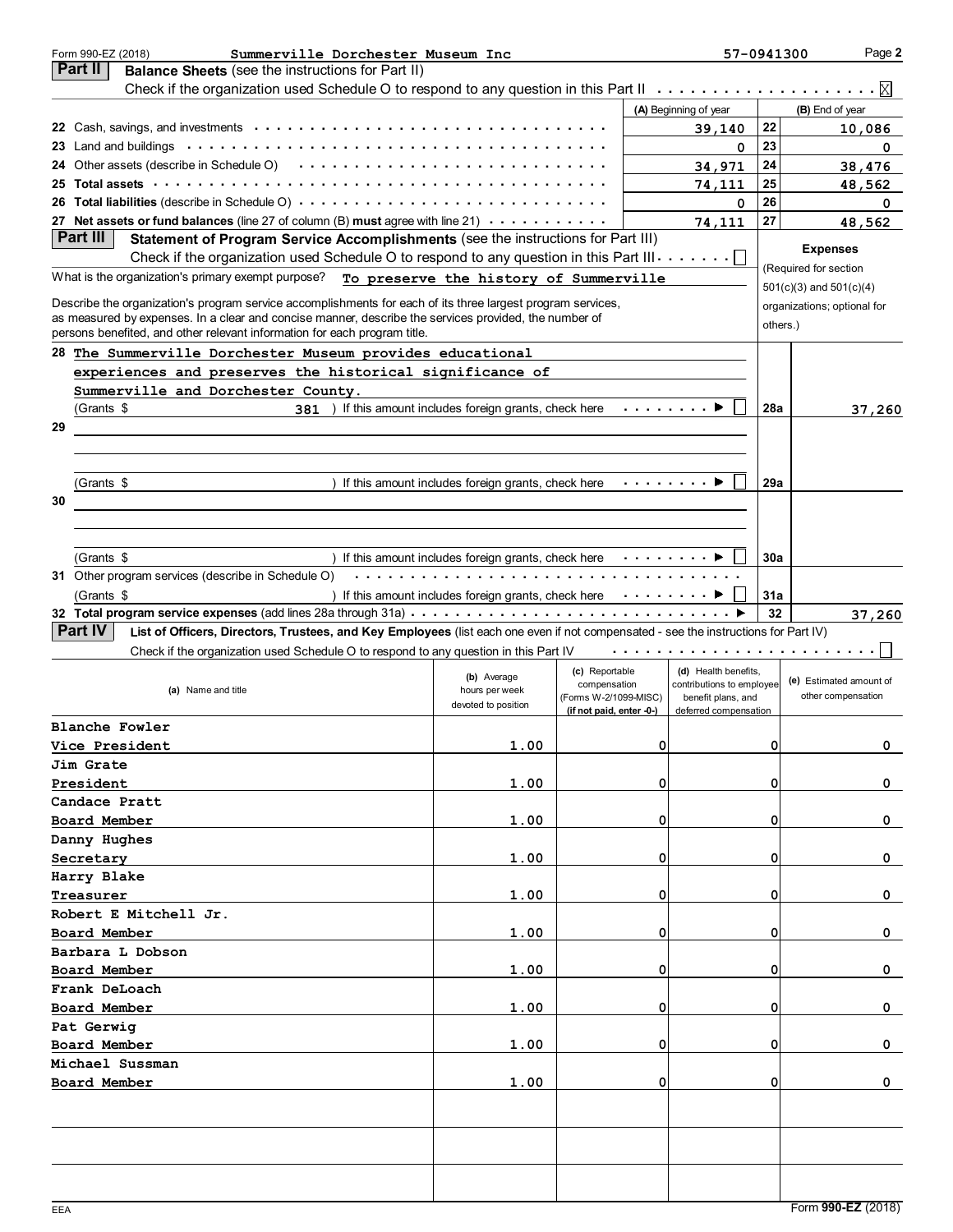|               | Summerville Dorchester Museum Inc<br>57-0941300<br>Form 990-EZ (2018)                                                                                                                                                          |                 |            | Page 3 |
|---------------|--------------------------------------------------------------------------------------------------------------------------------------------------------------------------------------------------------------------------------|-----------------|------------|--------|
| <b>Part V</b> | Other Information (Note the Schedule A and personal benefit contract statement requirements in the                                                                                                                             |                 |            |        |
|               | instructions for Part V.) Check if the organization used Schedule O to respond to any question in this Part V $\dots \dots$                                                                                                    |                 |            |        |
|               |                                                                                                                                                                                                                                |                 | <b>Yes</b> | No     |
| 33            | Did the organization engage in any significant activity not previously reported to the IRS? If "Yes," provide a                                                                                                                |                 |            |        |
|               | detailed description of each activity in Schedule O enter and substances of the set of the schedule of the schedule O and substances of the schedule of the schedule of the schedule of the schedule of the schedule of the sc | 33              |            | Χ      |
|               |                                                                                                                                                                                                                                |                 |            |        |
| 34            | Were any significant changes made to the organizing or governing documents? If "Yes," attach a conformed                                                                                                                       |                 |            |        |
|               | copy of the amended documents if they reflect a change to the organization's name. Otherwise, explain the                                                                                                                      |                 |            |        |
|               | change on Schedule O. See instructions                                                                                                                                                                                         | 34              |            | X      |
|               | 35 a Did the organization have unrelated business gross income of \$1,000 or more during the year from business                                                                                                                |                 |            |        |
|               |                                                                                                                                                                                                                                | <b>35a</b>      |            | X      |
|               | <b>b</b> If "Yes," to line 35a, has the organization filed a Form 990-T for the year? If "No," provide an explanation in Schedule O $\cdots \cdots$                                                                            | 35 <sub>b</sub> |            |        |
|               | c Was the organization a section $501(c)(4)$ , $501(c)(5)$ , or $501(c)(6)$ organization subject to section 6033(e) notice,                                                                                                    |                 |            |        |
|               |                                                                                                                                                                                                                                | 35c             |            | X      |
| 36            | Did the organization undergo a liquidation, dissolution, termination, or significant disposition of net assets                                                                                                                 |                 |            |        |
|               |                                                                                                                                                                                                                                | 36              |            | Χ      |
|               | 37 a Enter amount of political expenditures, direct or indirect, as described in the instructions $\cdots \cdots$ $\blacktriangleright$ 37a                                                                                    |                 |            |        |
|               |                                                                                                                                                                                                                                | 37 <sub>b</sub> |            | Χ      |
|               | 38 a Did the organization borrow from, or make any loans to, any officer, director, trustee, or key employee or were                                                                                                           |                 |            |        |
|               | .                                                                                                                                                                                                                              |                 |            |        |
|               | any such loans made in a prior year and still outstanding at the end of the tax year covered by this return?                                                                                                                   | <b>38a</b>      |            | Χ      |
|               | <b>b</b> If "Yes," complete Schedule L, Part II and enter the total amount involved<br>38 <sub>b</sub>                                                                                                                         |                 |            |        |
| 39            | Section 501(c)(7) organizations. Enter:                                                                                                                                                                                        |                 |            |        |
|               | 39a                                                                                                                                                                                                                            |                 |            |        |
|               | 39 <sub>b</sub>                                                                                                                                                                                                                |                 |            |        |
|               | 40 a Section 501(c)(3) organizations. Enter amount of tax imposed on the organization during the year under:                                                                                                                   |                 |            |        |
|               | section 4911 $\blacktriangleright$<br>; section 4912 $\blacktriangleright$<br>; section 4955 $\blacktriangleright$                                                                                                             |                 |            |        |
|               | <b>b</b> Section 501(c)(3), 501(c)(4), and 501(c)(29) organizations. Did the organization engage in any section 4958                                                                                                           |                 |            |        |
|               | excess benefit transaction during the year, or did it engage in an excess benefit transaction in a prior year                                                                                                                  |                 |            |        |
|               | that has not been reported on any of its prior Forms 990 or 990-EZ? If "Yes," complete Schedule L, Part I                                                                                                                      | 40b             |            | Χ      |
|               | c Section 501(c)(3), 501(c)(4), and 501(c)(29) organizations. Enter amount of tax imposed                                                                                                                                      |                 |            |        |
|               | on organization managers or disqualified persons during the year under sections 4912,                                                                                                                                          |                 |            |        |
|               |                                                                                                                                                                                                                                |                 |            |        |
|               | d Section 501(c)(3), 501(c)(4), and 501(c)(29) organizations. Enter amount of tax on line                                                                                                                                      |                 |            |        |
|               | 40c reimbursed by the organization (a) and a content of the organization (a) and a content of the organization                                                                                                                 |                 |            |        |
|               | e All organizations. At any time during the tax year, was the organization a party to a prohibited tax shelter                                                                                                                 |                 |            |        |
|               |                                                                                                                                                                                                                                | 40e             |            | Χ      |
|               |                                                                                                                                                                                                                                |                 |            |        |
| 41            | List the states with which a copy of this return is filed<br>Telephone no.                                                                                                                                                     |                 |            |        |
|               | 42 a The organization's books are in care of Candace Pratt<br>843-875-9666<br>▶                                                                                                                                                |                 |            |        |
|               | $ZIP + 4$<br>Located at ▶ 100 East Doty Ave, Summerville, SC<br>29483                                                                                                                                                          |                 |            |        |
|               | <b>b</b> At any time during the calendar year, did the organization have an interest in or a signature or other authority over                                                                                                 |                 | Yes        | No     |
|               | a financial account in a foreign country (such as a bank account, securities account, or other financial account)? $\cdots \cdots \cdots$                                                                                      | 42b             |            | Χ      |
|               | If "Yes," enter the name of the foreign country                                                                                                                                                                                |                 |            |        |
|               | See the instructions for exceptions and filing requirements for FinCEN Form 114, Report of Foreign Bank and                                                                                                                    |                 |            |        |
|               | Financial Accounts (FBAR).                                                                                                                                                                                                     |                 |            |        |
|               | c At any time during the calendar year, did the organization maintain an office outside the United States?                                                                                                                     | 42c             |            | Χ      |
|               | If "Yes," enter the name of the foreign country                                                                                                                                                                                |                 |            |        |
| 43            | Section 4947(a)(1) nonexempt charitable trusts filing Form 990-EZ in lieu of Form 1041-Check here                                                                                                                              |                 |            |        |
|               | $\vert$ 43                                                                                                                                                                                                                     |                 |            |        |
|               |                                                                                                                                                                                                                                |                 | <b>Yes</b> | No     |
|               | 44 a Did the organization maintain any donor advised funds during the year? If "Yes," Form 990 must be                                                                                                                         |                 |            |        |
|               |                                                                                                                                                                                                                                | 44a             |            | Χ      |
|               | b Did the organization operate one or more hospital facilities during the year? If "Yes," Form 990 must be                                                                                                                     |                 |            |        |
|               |                                                                                                                                                                                                                                | 44b             |            |        |
|               |                                                                                                                                                                                                                                |                 |            | Χ<br>X |
|               |                                                                                                                                                                                                                                | 44c             |            |        |
|               | d If "Yes," to line 44c, has the organization filed a Form 720 to report these payments? If "No," provide an                                                                                                                   |                 |            |        |
|               |                                                                                                                                                                                                                                | 44d             |            |        |
|               |                                                                                                                                                                                                                                | 45a             |            | Χ      |
|               | <b>b</b> Did the organization receive any payment from or engage in any transaction with a controlled entity within the                                                                                                        |                 |            |        |
|               | meaning of section 512(b)(13)? If "Yes," Form 990 and Schedule R may need to be completed instead of                                                                                                                           |                 |            |        |
|               | Form 990-EZ. See instructions                                                                                                                                                                                                  | 45b             |            | Χ      |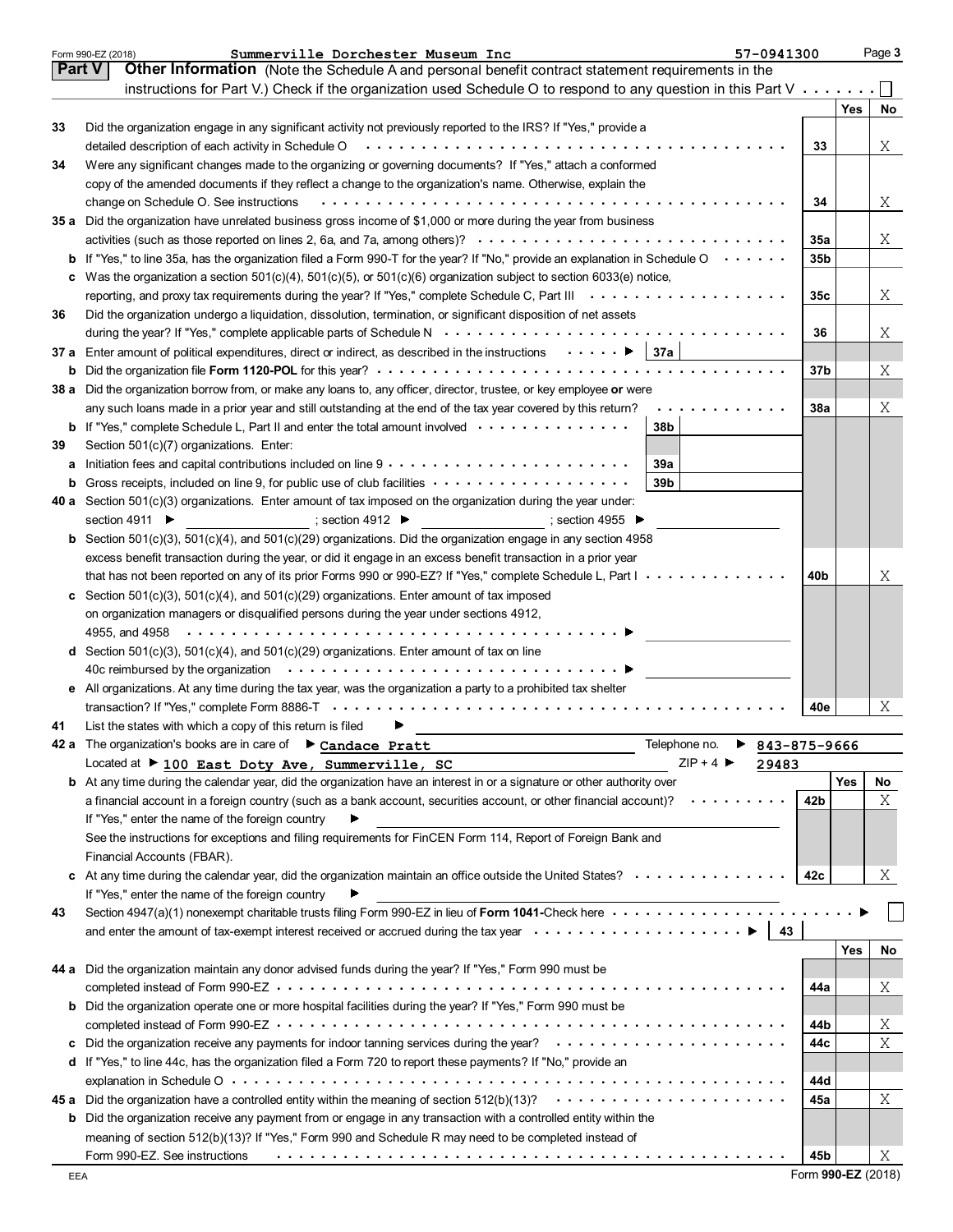|                                                                                                                                                       | Form 990-EZ (2018) |                                                                                                                                                                            | Summerville Dorchester Museum Inc                    |  |                                                         |           |                                                                                                  | 57-0941300              |                    | Page 4 |
|-------------------------------------------------------------------------------------------------------------------------------------------------------|--------------------|----------------------------------------------------------------------------------------------------------------------------------------------------------------------------|------------------------------------------------------|--|---------------------------------------------------------|-----------|--------------------------------------------------------------------------------------------------|-------------------------|--------------------|--------|
|                                                                                                                                                       |                    |                                                                                                                                                                            |                                                      |  |                                                         |           |                                                                                                  |                         | <b>Yes</b>         | No     |
| 46                                                                                                                                                    |                    | Did the organization engage, directly or indirectly, in political campaign activities on behalf of or in opposition                                                        |                                                      |  |                                                         |           |                                                                                                  |                         |                    |        |
|                                                                                                                                                       |                    |                                                                                                                                                                            |                                                      |  |                                                         |           |                                                                                                  | 46                      |                    | Χ      |
|                                                                                                                                                       | Part VI            | Section 501(c)(3) Organizations Only<br>All section 501(c)(3) organizations must answer questions 47 - 49b and 52, and complete the tables for lines<br>50 and 51.         |                                                      |  |                                                         |           |                                                                                                  |                         |                    |        |
|                                                                                                                                                       |                    | Check if the organization used Schedule O to respond to any question in this Part VI                                                                                       |                                                      |  |                                                         |           |                                                                                                  |                         |                    |        |
|                                                                                                                                                       |                    |                                                                                                                                                                            |                                                      |  |                                                         |           |                                                                                                  |                         | <b>Yes</b>         | No     |
| 47                                                                                                                                                    |                    | Did the organization engage in lobbying activities or have a section 501(h) election in effect during the tax                                                              |                                                      |  |                                                         |           |                                                                                                  |                         |                    |        |
|                                                                                                                                                       |                    | year? If "Yes," complete Schedule C, Part II                                                                                                                               |                                                      |  |                                                         |           |                                                                                                  | 47                      |                    |        |
| Is the organization a school as described in section 170(b)(1)(A)(ii)? If "Yes," complete Schedule E<br>$\sim$ 100 km s $\sim$ 100 km s $^{-1}$<br>48 |                    |                                                                                                                                                                            |                                                      |  |                                                         |           |                                                                                                  | 48                      |                    | Χ      |
| 49 a                                                                                                                                                  |                    | Did the organization make any transfers to an exempt non-charitable related organization?                                                                                  |                                                      |  |                                                         |           |                                                                                                  | 49a                     |                    |        |
| If "Yes," was the related organization a section 527 organization?<br>49b<br>b                                                                        |                    |                                                                                                                                                                            |                                                      |  |                                                         |           |                                                                                                  |                         |                    |        |
| 50                                                                                                                                                    |                    | Complete this table for the organization's five highest compensated employees (other than officers, directors, trustees and key                                            |                                                      |  |                                                         |           |                                                                                                  |                         |                    |        |
|                                                                                                                                                       |                    | employees) who each received more than \$100,000 of compensation from the organization. If there is none, enter "None."                                                    |                                                      |  |                                                         |           |                                                                                                  |                         |                    |        |
|                                                                                                                                                       |                    | (a) Name and title of each employee                                                                                                                                        | (b) Average<br>hours per week<br>devoted to position |  | (c) Reportable<br>compensation<br>(Forms W-2/1099-MISC) |           | (d) Health benefits,<br>contributions to employee<br>benefit plans, and deferred<br>compensation | (e) Estimated amount of | other compensation |        |
| <b>NONE</b>                                                                                                                                           |                    |                                                                                                                                                                            |                                                      |  |                                                         |           |                                                                                                  |                         |                    |        |
|                                                                                                                                                       |                    |                                                                                                                                                                            |                                                      |  |                                                         |           |                                                                                                  |                         |                    |        |
|                                                                                                                                                       |                    |                                                                                                                                                                            |                                                      |  |                                                         |           |                                                                                                  |                         |                    |        |
|                                                                                                                                                       |                    |                                                                                                                                                                            |                                                      |  |                                                         |           |                                                                                                  |                         |                    |        |
|                                                                                                                                                       |                    |                                                                                                                                                                            |                                                      |  |                                                         |           |                                                                                                  |                         |                    |        |
|                                                                                                                                                       |                    |                                                                                                                                                                            |                                                      |  |                                                         |           |                                                                                                  |                         |                    |        |
|                                                                                                                                                       |                    | Total number of other employees paid over \$100,000 $\cdots \cdots$                                                                                                        |                                                      |  |                                                         |           |                                                                                                  |                         |                    |        |
| f                                                                                                                                                     |                    | Complete this table for the organization's five highest compensated independent contractors who each received more than                                                    |                                                      |  |                                                         |           |                                                                                                  |                         |                    |        |
| 51                                                                                                                                                    |                    | \$100,000 of compensation from the organization. If there is none, enter "None."                                                                                           |                                                      |  |                                                         |           |                                                                                                  |                         |                    |        |
|                                                                                                                                                       |                    |                                                                                                                                                                            |                                                      |  |                                                         |           |                                                                                                  |                         |                    |        |
|                                                                                                                                                       |                    | (a) Name and business address of each independent contractor                                                                                                               |                                                      |  | (b) Type of service                                     |           |                                                                                                  | (c) Compensation        |                    |        |
| <b>NONE</b>                                                                                                                                           |                    |                                                                                                                                                                            |                                                      |  |                                                         |           |                                                                                                  |                         |                    |        |
|                                                                                                                                                       |                    |                                                                                                                                                                            |                                                      |  |                                                         |           |                                                                                                  |                         |                    |        |
|                                                                                                                                                       |                    |                                                                                                                                                                            |                                                      |  |                                                         |           |                                                                                                  |                         |                    |        |
|                                                                                                                                                       |                    |                                                                                                                                                                            |                                                      |  |                                                         |           |                                                                                                  |                         |                    |        |
|                                                                                                                                                       |                    |                                                                                                                                                                            |                                                      |  |                                                         |           |                                                                                                  |                         |                    |        |
|                                                                                                                                                       |                    |                                                                                                                                                                            |                                                      |  |                                                         |           |                                                                                                  |                         |                    |        |
|                                                                                                                                                       |                    | <b>d</b> Total number of other independent contractors each receiving over \$100,000 $\cdots \cdots$                                                                       |                                                      |  |                                                         |           |                                                                                                  |                         |                    |        |
| 52                                                                                                                                                    |                    | Did the organization complete Schedule A? <b>Note:</b> All section $501(c)(3)$ organizations must attach a                                                                 |                                                      |  |                                                         |           |                                                                                                  |                         |                    |        |
|                                                                                                                                                       |                    | completed Schedule A                                                                                                                                                       |                                                      |  |                                                         |           |                                                                                                  | X<br><b>Yes</b>         |                    | No     |
|                                                                                                                                                       |                    | Under penalties of perjury, I declare that I have examined this return, including accompanying schedules and statements, and to the best of my knowledge and belief, it is |                                                      |  |                                                         |           |                                                                                                  |                         |                    |        |
|                                                                                                                                                       |                    | true, correct, and complete. Declaration of preparer (other than officer) is based on all information of which preparer has any knowledge.                                 |                                                      |  |                                                         |           |                                                                                                  |                         |                    |        |
|                                                                                                                                                       |                    | James Grate                                                                                                                                                                |                                                      |  |                                                         |           |                                                                                                  |                         |                    |        |
| Sign                                                                                                                                                  |                    | Signature of officer                                                                                                                                                       |                                                      |  |                                                         | Date      |                                                                                                  |                         |                    |        |
| <b>Here</b>                                                                                                                                           |                    | James Grate, President<br>Type or print name and title                                                                                                                     |                                                      |  |                                                         |           |                                                                                                  |                         |                    |        |
|                                                                                                                                                       |                    | Print/Type preparer's name                                                                                                                                                 | Preparer's signature                                 |  | Date                                                    |           | Check X if                                                                                       | <b>PTIN</b>             |                    |        |
| Paid                                                                                                                                                  |                    | Christine Czarnik                                                                                                                                                          |                                                      |  | 05-28-2019                                              |           | self-employed                                                                                    | P00201301               |                    |        |
|                                                                                                                                                       | <b>Preparer</b>    | Carolina First Tax & Accounting LLC<br>Firm's name                                                                                                                         |                                                      |  |                                                         |           | Firm's EIN ▶                                                                                     |                         |                    |        |
|                                                                                                                                                       | <b>Use Only</b>    | ▶ 801 C Travelers Blvd<br>Firm's address                                                                                                                                   |                                                      |  |                                                         |           |                                                                                                  |                         |                    |        |
|                                                                                                                                                       |                    | Summerville SC 29485                                                                                                                                                       |                                                      |  |                                                         | Phone no. |                                                                                                  | 843-695-8773            |                    |        |
|                                                                                                                                                       |                    | May the IRS discuss this return with the preparer shown above? See instructions                                                                                            |                                                      |  |                                                         |           |                                                                                                  | X<br>Yes                |                    | No     |
|                                                                                                                                                       |                    |                                                                                                                                                                            |                                                      |  |                                                         |           |                                                                                                  | $Form$ 990-F7 (2018)    |                    |        |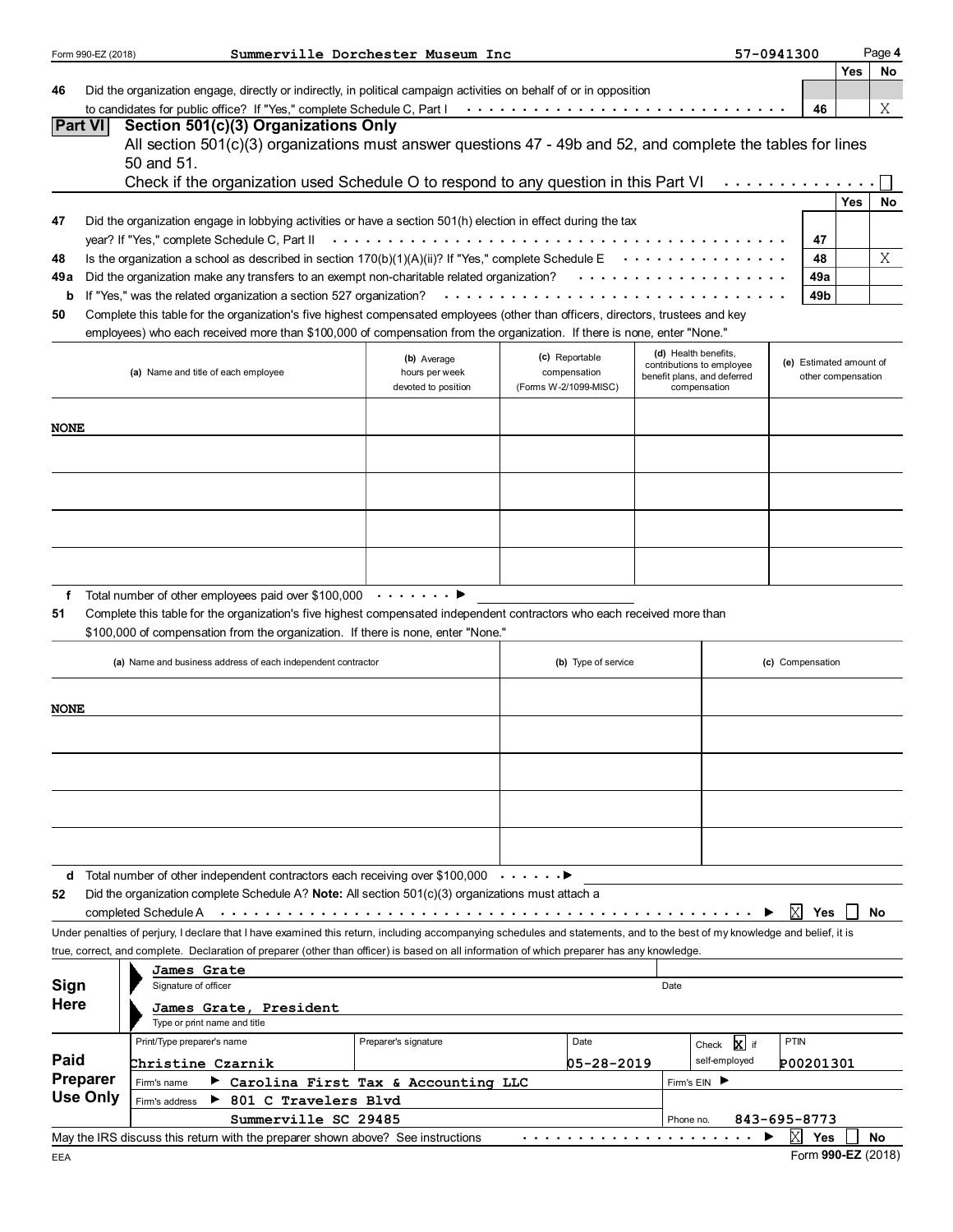|  |  | <b>SCHEDULE A</b> |
|--|--|-------------------|
|--|--|-------------------|

## **Public Charity Status and Public Support**  $\begin{array}{r} \big\vert \text{OMB No. 1545-00} \\ \text{OMB} \text{ No. 144} \end{array}$

OMB No. 1545-0047

|                                                        |        |                                    | Complete if the organization is a section 501(c)(3) organization or a section 4947(a)(1) nonexempt charitable trust. |                                                                          |                                                                                                                                     |                          |                       |                                | ZUIO               |               |  |
|--------------------------------------------------------|--------|------------------------------------|----------------------------------------------------------------------------------------------------------------------|--------------------------------------------------------------------------|-------------------------------------------------------------------------------------------------------------------------------------|--------------------------|-----------------------|--------------------------------|--------------------|---------------|--|
| (Form 990 or 990-EZ)                                   |        | Attach to Form 990 or Form 990-EZ. |                                                                                                                      |                                                                          |                                                                                                                                     |                          | <b>Open to Public</b> |                                |                    |               |  |
| Department of the Treasury<br>Internal Revenue Service |        |                                    |                                                                                                                      | ► Go to www.irs.gov/Form990 for instructions and the latest information. |                                                                                                                                     |                          |                       |                                | <b>Inspection</b>  |               |  |
|                                                        |        | Name of the organization           |                                                                                                                      |                                                                          |                                                                                                                                     |                          |                       | Employer identification number |                    |               |  |
|                                                        |        |                                    | Summerville Dorchester Museum Inc                                                                                    |                                                                          |                                                                                                                                     |                          |                       | 57-0941300                     |                    |               |  |
|                                                        | Part I |                                    |                                                                                                                      |                                                                          | Reason for Public Charity Status (All organizations must complete this part.) See instructions.                                     |                          |                       |                                |                    |               |  |
|                                                        |        |                                    |                                                                                                                      |                                                                          | The organization is not a private foundation because it is: (For lines 1 through 12, check only one box.)                           |                          |                       |                                |                    |               |  |
|                                                        |        |                                    |                                                                                                                      |                                                                          | A church, convention of churches, or association of churches described in section 170(b)(1)(A)(i).                                  |                          |                       |                                |                    |               |  |
| 1                                                      |        |                                    |                                                                                                                      |                                                                          |                                                                                                                                     |                          |                       |                                |                    |               |  |
| 2                                                      |        |                                    |                                                                                                                      |                                                                          | A school described in section 170(b)(1)(A)(ii). (Attach Schedule E (Form 990 or 990-EZ).)                                           |                          |                       |                                |                    |               |  |
| З                                                      |        |                                    |                                                                                                                      |                                                                          | A hospital or a cooperative hospital service organization described in section 170(b)(1)(A)(iii).                                   |                          |                       |                                |                    |               |  |
| 4                                                      |        |                                    |                                                                                                                      |                                                                          | A medical research organization operated in conjunction with a hospital described in section 170(b)(1)(A)(iii). Enter the           |                          |                       |                                |                    |               |  |
|                                                        |        |                                    | hospital's name, city, and state:                                                                                    |                                                                          |                                                                                                                                     |                          |                       |                                |                    |               |  |
| 5                                                      |        |                                    |                                                                                                                      |                                                                          | An organization operated for the benefit of a college or university owned or operated by a governmental unit described in           |                          |                       |                                |                    |               |  |
|                                                        |        |                                    | section 170(b)(1)(A)(iv). (Complete Part II.)                                                                        |                                                                          |                                                                                                                                     |                          |                       |                                |                    |               |  |
| 6                                                      |        |                                    |                                                                                                                      |                                                                          | A federal, state, or local government or governmental unit described in section 170(b)(1)(A)(v).                                    |                          |                       |                                |                    |               |  |
| 7                                                      | Χ      |                                    |                                                                                                                      |                                                                          | An organization that normally receives a substantial part of its support from a governmental unit or from the general public        |                          |                       |                                |                    |               |  |
|                                                        |        |                                    | described in section 170(b)(1)(A)(vi). (Complete Part II.)                                                           |                                                                          |                                                                                                                                     |                          |                       |                                |                    |               |  |
| 8                                                      |        |                                    | A community trust described in section 170(b)(1)(A)(vi). (Complete Part II.)                                         |                                                                          |                                                                                                                                     |                          |                       |                                |                    |               |  |
| 9                                                      |        |                                    |                                                                                                                      |                                                                          | An agricultural research organization described in section $170(b)(1)(A)(ix)$ operated in conjunction with a land-grant college     |                          |                       |                                |                    |               |  |
|                                                        |        |                                    |                                                                                                                      |                                                                          | or university or a non-land-grant college of agriculture (see instructions). Enter the name, city, and state of the college or      |                          |                       |                                |                    |               |  |
|                                                        |        | university:                        |                                                                                                                      |                                                                          |                                                                                                                                     |                          |                       |                                |                    |               |  |
| 10                                                     |        |                                    |                                                                                                                      |                                                                          | An organization that normally receives: (1) more than 33 1/3% of its support from contributions, membership fees, and gross         |                          |                       |                                |                    |               |  |
|                                                        |        |                                    |                                                                                                                      |                                                                          | receipts from activities related to its exempt functions - subject to certain exceptions, and (2) no more than 33 1/3% of its       |                          |                       |                                |                    |               |  |
|                                                        |        |                                    |                                                                                                                      |                                                                          | support from gross investment income and unrelated business taxable income (less section 511 tax) from businesses                   |                          |                       |                                |                    |               |  |
|                                                        |        |                                    |                                                                                                                      |                                                                          | acquired by the organization after June 30, 1975. See section 509(a)(2). (Complete Part III.)                                       |                          |                       |                                |                    |               |  |
| 11                                                     |        |                                    |                                                                                                                      |                                                                          | An organization organized and operated exclusively to test for public safety. See section 509(a)(4).                                |                          |                       |                                |                    |               |  |
| 12                                                     |        |                                    |                                                                                                                      |                                                                          | An organization organized and operated exclusively for the benefit of, to perform the functions of, or to carry out the purposes    |                          |                       |                                |                    |               |  |
|                                                        |        |                                    |                                                                                                                      |                                                                          | of one or more publicly supported organizations described in section $509(a)(1)$ or section $509(a)(2)$ . See section $509(a)(3)$ . |                          |                       |                                |                    |               |  |
|                                                        |        |                                    |                                                                                                                      |                                                                          | Check the box in lines 12a through 12d that describes the type of supporting organization and complete lines 12e, 12f, and 12g.     |                          |                       |                                |                    |               |  |
|                                                        | а      |                                    |                                                                                                                      |                                                                          | Type I. A supporting organization operated, supervised, or controlled by its supported organization(s), typically by giving         |                          |                       |                                |                    |               |  |
|                                                        |        |                                    |                                                                                                                      |                                                                          | the supported organization(s) the power to regularly appoint or elect a majority of the directors or trustees of the                |                          |                       |                                |                    |               |  |
|                                                        |        |                                    | supporting organization. You must complete Part IV, Sections A and B.                                                |                                                                          |                                                                                                                                     |                          |                       |                                |                    |               |  |
|                                                        | b      | ΙI                                 |                                                                                                                      |                                                                          | Type II. A supporting organization supervised or controlled in connection with its supported organization(s), by having             |                          |                       |                                |                    |               |  |
|                                                        |        |                                    |                                                                                                                      |                                                                          | control or management of the supporting organization vested in the same persons that control or manage the supported                |                          |                       |                                |                    |               |  |
|                                                        |        |                                    | organization(s). You must complete Part IV, Sections A and C.                                                        |                                                                          |                                                                                                                                     |                          |                       |                                |                    |               |  |
|                                                        | c      |                                    |                                                                                                                      |                                                                          | Type III functionally integrated. A supporting organization operated in connection with, and functionally integrated with,          |                          |                       |                                |                    |               |  |
|                                                        |        |                                    |                                                                                                                      |                                                                          | its supported organization(s) (see instructions). You must complete Part IV, Sections A, D, and E.                                  |                          |                       |                                |                    |               |  |
|                                                        |        |                                    |                                                                                                                      |                                                                          | Type III non-functionally integrated. A supporting organization operated in connection with its supported organization(s)           |                          |                       |                                |                    |               |  |
|                                                        |        |                                    |                                                                                                                      |                                                                          | that is not functionally integrated. The organization generally must satisfy a distribution requirement and an attentiveness        |                          |                       |                                |                    |               |  |
|                                                        |        |                                    |                                                                                                                      |                                                                          | requirement (see instructions). You must complete Part IV, Sections A and D, and Part V.                                            |                          |                       |                                |                    |               |  |
|                                                        | е      |                                    |                                                                                                                      |                                                                          | Check this box if the organization received a written determination from the IRS that it is a Type I, Type II, Type III             |                          |                       |                                |                    |               |  |
|                                                        |        |                                    |                                                                                                                      |                                                                          | functionally integrated, or Type III non-functionally integrated supporting organization.                                           |                          |                       |                                |                    |               |  |
|                                                        | f      |                                    | Enter the number of supported organizations                                                                          |                                                                          | .                                                                                                                                   |                          |                       |                                |                    |               |  |
|                                                        | g      |                                    | Provide the following information about the supported organization(s).                                               |                                                                          |                                                                                                                                     |                          |                       |                                |                    |               |  |
|                                                        |        | (i) Name of supported organization |                                                                                                                      | (ii) $EIN$                                                               | (iii) Type of organization                                                                                                          | (iv) Is the organization |                       | (v) Amount of monetary         | (vi) Amount of     |               |  |
|                                                        |        |                                    |                                                                                                                      |                                                                          | (described on lines 1-10                                                                                                            | listed in your governing |                       | support (see                   | other support (see |               |  |
|                                                        |        |                                    |                                                                                                                      |                                                                          | above (see instructions))                                                                                                           | document?                |                       | instructions)                  |                    | instructions) |  |
|                                                        |        |                                    |                                                                                                                      |                                                                          |                                                                                                                                     |                          |                       |                                |                    |               |  |
|                                                        |        |                                    |                                                                                                                      |                                                                          |                                                                                                                                     | Yes                      | No                    |                                |                    |               |  |
| (A)                                                    |        |                                    |                                                                                                                      |                                                                          |                                                                                                                                     |                          |                       |                                |                    |               |  |
|                                                        |        |                                    |                                                                                                                      |                                                                          |                                                                                                                                     |                          |                       |                                |                    |               |  |
| (B)                                                    |        |                                    |                                                                                                                      |                                                                          |                                                                                                                                     |                          |                       |                                |                    |               |  |
|                                                        |        |                                    |                                                                                                                      |                                                                          |                                                                                                                                     |                          |                       |                                |                    |               |  |
| (C)                                                    |        |                                    |                                                                                                                      |                                                                          |                                                                                                                                     |                          |                       |                                |                    |               |  |
|                                                        |        |                                    |                                                                                                                      |                                                                          |                                                                                                                                     |                          |                       |                                |                    |               |  |
| (D)                                                    |        |                                    |                                                                                                                      |                                                                          |                                                                                                                                     |                          |                       |                                |                    |               |  |
| (E)                                                    |        |                                    |                                                                                                                      |                                                                          |                                                                                                                                     |                          |                       |                                |                    |               |  |
|                                                        |        |                                    |                                                                                                                      |                                                                          |                                                                                                                                     |                          |                       |                                |                    |               |  |

**Total**